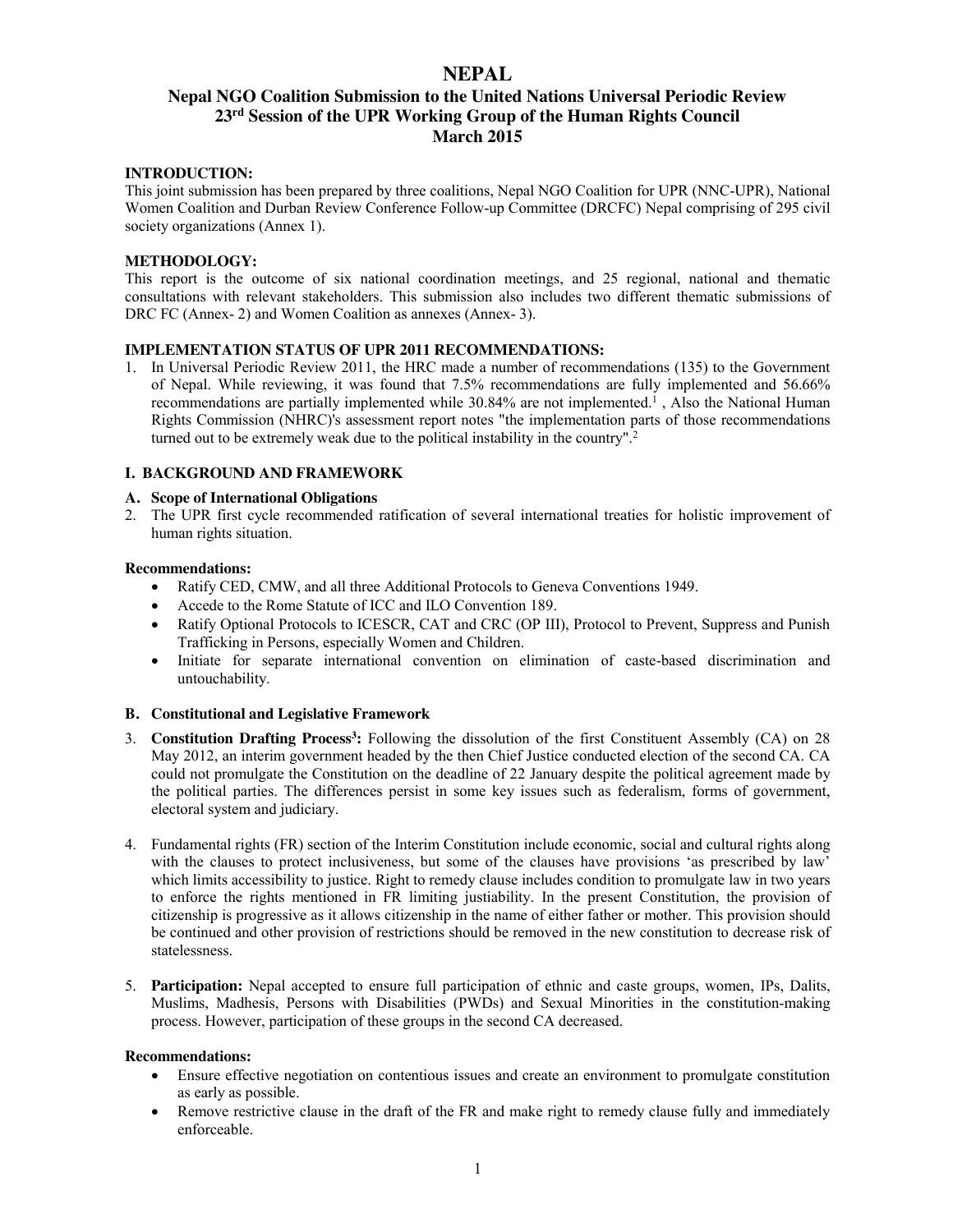- x Ensure equal and full citizenship rights for women to acquire and transfer citizenship; and citizenship by descent to children equally and independently through mother or father.
- Initiate consultative process with women, IPs, Dalits, Muslims, Madheshi and sexual minorities guaranteeing their rights in the new constitution.
- Formulate comprehensive Act consistent with Article 21<sup>4</sup> of the Interim Constitution including Inclusion Bill 2010 and regulation on Caste-based discrimination.
- 6. **Domestication of International Law<sup>5</sup>:** New bills on Criminal and Civil Codes<sup>6</sup> contain provisions such as torture and disappearance. These provisions do not fully comply with the international obligations, and amendments7 are needed. Separate Torture Bill, 2014 and anti-witchcraft allegation bill are tabled in the parliament. Nepal has not fully domesticated many treaties such as CRPD and CAT.

## **Recommendations:**

- Fully incorporate international obligations into Nepali laws while adopting a Comprehensive Human Rights Act and amend contradictory legislations.
- Enact a consolidated law to domesticate treaties to address civil, political and socio-economic rights and human rights violation such as sexual violence<sup>8</sup>
- Create a mechanism for effective monitoring of treaty obligations.

## **C. Institutional and Human Rights Infrastructure and Policy Measures**

7. **National Human Rights Institutions (NHRIs)9** : NHRC Act 2012 does not comply with the Paris Principles with regards to staffing, structure and financial independence.<sup>10</sup> Implementation of NHRC recommendations<sup>11</sup> is ineffective. NHRC lacks a will to blacklist human rights violators and recommend for departmental actions. Other NHRIs including National Women Commission (NWC)'s legislation has not been amended and its resources are inadequate.12 National Dalit Commission (NDC) and National Muslim Commission (NMC) are established by an executive order but do not have separate laws to establish their independence and autonomy. The Supreme Court (SC) has issued a mandamus for establishing Madhesi Commission.13

### **Recommendations:**

- Ensure full independence of NHRC, NWC and NDC<sup>14</sup> according to the Paris Principles and effectively implement their recommendations.
- NDC and NWC should be given a status of constitutional body.
- Form commissions such as Disability, IPs and Minority assuring autonomy and effectiveness as per the Paris Principles.
- Establish a National Inclusive Commission to address the aspirations and diversity and for monitoring and effective implementation of the laws.15
- 8. **Elections of Local Bodies:** The elections of local bodies have not been held since 199716. As a result, overall governance and development process is affected. This has led to corruption and lack of grass-root political participation.

### **Recommendations:**

- Hold the elections of local bodies immediately.
- Make election process transparent, accountable and responsible with effective monitoring.

# **II. IMPLEMENTATION OF INTERNATIONAL HUMAN RIGHTS OBLIGATIONS, TAKING INTO ACCOUNT OF APPLICABLE INTERNATIONAL LAW**

## **A. Equality and Non-discrimination**

9. **Gender Equality:** Women of Dalit, IPs, Muslim, women with disabilities and women from other minority groups continue to face gender-based and identity-based discrimination. Around 23.65% of the Nepali population is without citizenship certificate.<sup>17</sup> Despite constitutional guarantee and the SC decision.<sup>18</sup> the government officials refuse to grant citizenship based on the mother's name19. Single mothers, trafficked victims, conflict victims of sexual violence and women migrant workers continue to face problems in transferring citizenship to their children.

- Implement laws, circulars and the SC decisions to make citizenship easily available in mother's name.
- **Ensure effective implementation of prevailing non-discriminatory laws and policies on gender equality** allocating sufficient resources.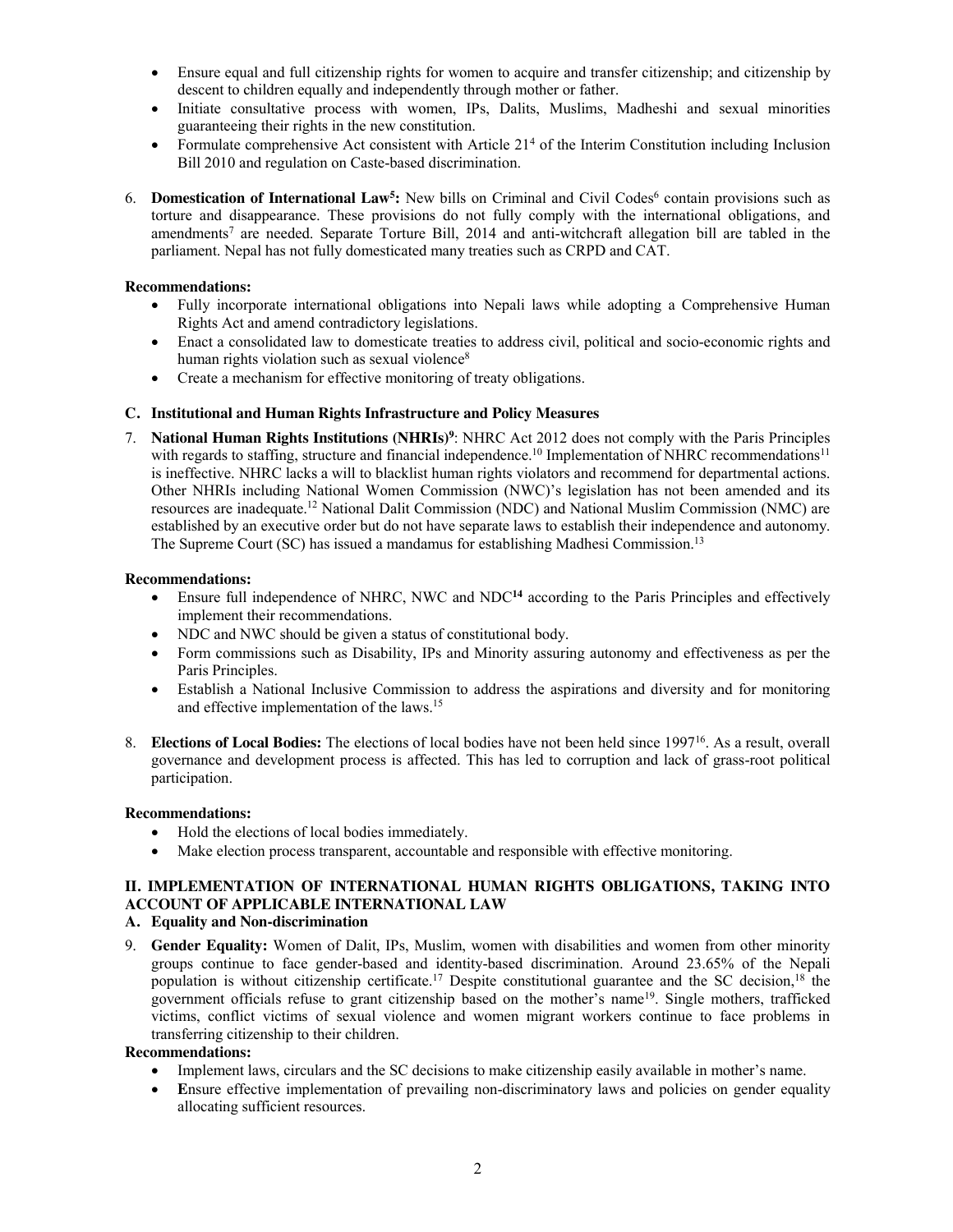10. **Discrimination against Dalits:** Despite national and international obligations and enactment of "Caste-based Discrimination and Untouchability (Offence and Punishment) Act, 2011 (CBD Act), dalits are facing many forms of discrimination. There are still 37 discriminatory provisions existing in several laws against Dalits.<sup>20</sup> Implementation of CBD Act is ineffective as very few investigations are carried out and no comprehensive study has been conducted to repeal those provisions. <sup>21</sup>

Madhesi Dalits are more excluded, marginalized, and landless<sup>22</sup> and discriminated within the Dalits and Madhesi community. They face severe hurdles to acquire of citizenship cards. Dalit women are facing discrimination based on class, caste and gender. Madhesi Dalit women are facing additional region-based discrimination. Badi woman are facing sexual exploitation.

Dalit youths and children face caste-based discrimination and untouchability in schools, temples and in public and private places. They are deprived of education and face malnutrition, child labor, trafficking and sexual violentice.

# **Recommendations:**

- Adopt policies, plans, strategies, programs and budget allocation<sup>23</sup> for effective implementation of CBD Act.
- Amend all discriminatory laws, regulations, rules, directives, policies and programs.
- Adopt laws and policies to address all forms of discrimination and atrocities based on caste and community including sexual exploitation, trafficking and prostitution of Dalit and Badi women.<sup>24</sup>
- Ensure 11-point regarding rights of dalits drafted by the constitution drafting committee of CA are incorporated in the new constitution
- $\bullet$  Ensure protection for all inter-caste married couples<sup>25</sup>
- x Ensure that all opportunities, resources and services are proportionally distributed among the hill and Madhesi Dalits and Dalit women as per their respective population ratio
- Ensure proportional representation of Dalits, to the state structures<sup>26</sup> including all law enforcement agencies<sup>27</sup>.
- Resolve the landlessness and ensure citizenship rights of Madhesi Dalits.
- Ensure equal rights and proportional representation of Madhesi Dalits and Dalit women within women, Dalits and Madhesis.
- Formulate required policies, laws, strategies and programs eliminating class, caste, gender and regional based discrimination against Dalit and Madhesi Dalit women
- End sexual exploitation of Badi women
- Implement measures to enforce rights to education, adequate food, health services and freedom from child labor, trafficking and sexual violation.
- 11. **Muslim and Religious Minorities:** Ten types28 of religious groups exist in Nepal. The concern of all religious minorities is lack of effective implementation of "secularism". Muslim29, is one of the marginalized groups tends to identify and recognize itself as community rather than religious minority.
- 12. Muslim women have less access to health, justice and education because of cultural and language barrier. They suffer from multiple forms of discrimination -as women and Muslim including within Muslim community.

- Effectively implement all kind of mechanisms to secure secularism.
- x Ensure that all religious groups have equal access to resources to preserve and protect religious, cultural heritage and to build religious infrastructures.
- Ensure religion, region and community based non-discrimination.<sup>30</sup>
- x Recognize and mainstream *Madrasha* education system and establish Madrasha Educational Board.
- Ensure that Muslim children have access to education in a culturally appropriate way and provide adequate scholarships.
- Recognize all mother tongues as national language.
- x Ensure the proportional representation of Muslim women within the Muslims and within the women
- 13. **Madhesis**: Madhesi people have been discriminated on the basis of complexion, region, language and sociocultural identity. Government has made several agreements with Madhesi which need to be implemented.<sup>31</sup>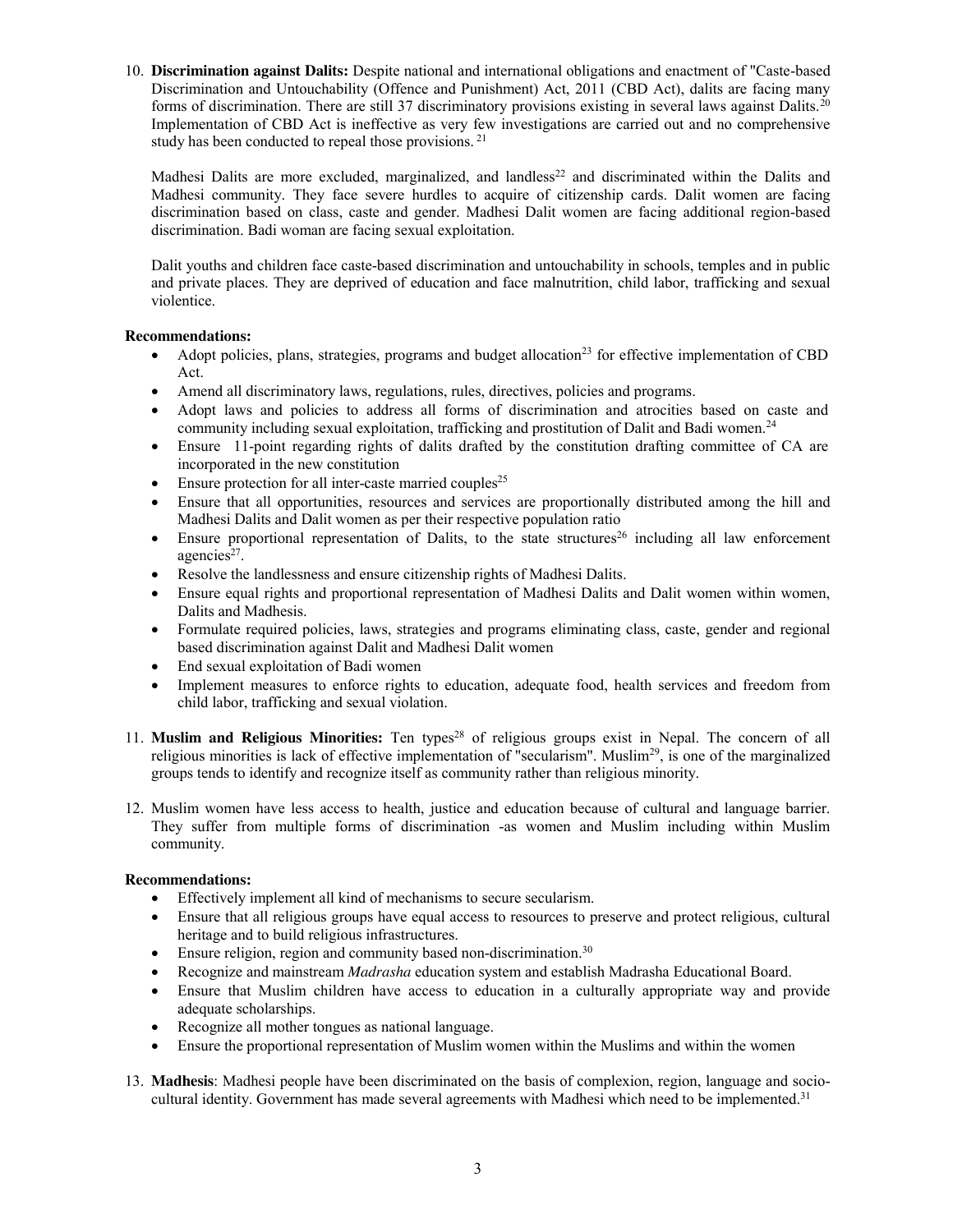Madhesi women have faced multiple forms of discrimination and exclusion as women and Madhesi. They face domestic violence, dowry-related violence including murder, sex-selective abortion and forced divorce. Sexual violence against Madhesi women and girls especially from Dalit and OBC caste groups is rising.

# **Recommendations**:

- Ensure equal and proportional representation of Madhesi including women in State structure.
- x Ensure that National Madhesi Commission will be inclusive among Madhesi women, Madhesi Dalit, and Other Backward Communities (OBC)<sup>32</sup>.
- Ensure elimination of all kinds of prejudice, discrimination, exclusion against Madhesis including Madhesi women
- x Allocate and distribute resources in equal footing on the basis of population density of Tarai-Madhes
- 14. **Indigenous Peoples (IPs):** Nepal has ratified ILO 169 and signed UNDRIP in 2007. Some legislations<sup>33</sup> are not compatible with treaty obligations and undermine the principle of Free, Prior and Informed Consent (FPIC). The booming of hydro-projects constitutes an imminent threat to IPs' culture, resources, environment and society.34

# **Recommendations:**

- Make existing laws compatible with ILO 169 and UNDRIP.
- Ensure FPIC of IPs with full and effective participation in planning of projects located in IPs' area
- 15. Due to language barrier, the IPs have limited access to justice, education, government services, information, and socio-economic opportunities.35 Despite Nepal being secular, discriminatory legal provisions still persist. There have been no laws recognizing the customary practices of some communities.<sup>36</sup> The government has not recognized all indigenous communities in the official schedule<sup>37</sup>. The government has not yet implemented the recommendations<sup>38</sup> of the task force.
- 16. Indigenous women continue to suffer from various forms of exclusion and discrimination. In comparison to other women, they have insufficient access to public and social services, justice and education and limited access to land, water, forests and other natural resources.

# **Recommendations:**

- $\bullet$  Recognize indigenous languages in state affairs alongside Nepali.
- Formulate mandatory provision that allocated budgets for IPs are spent in their socio-economic development with full participation.
- Fully ensure protection and promotion of socio-economic and cultural rights of the IPs in culturally appropriate ways.
- Implement recommendations of Task Force 2009 and recognize all other indigenous groups.
- Ensure proportional representation of indigenous women at decision-making levels and state polity.
- x Collect disaggregated data on indigenous women that will reveal the situation of their well-being, forms and degree of discrimination and formulate policies and plans accordingly to address their exclusion.
- 17. **Peoples with Disabilities (PWDs):** PWDs face discrimination to enjoy rights on equal basis such as to access government and public buildings, roads, housing and transportation and also the right to personal assistance. The services provided to them on many cases do not comfortably fit to them. The government's categorization of disability ignores social origin. PWDs from IPs Dalits and vulnerable groups are subject to further discrimination.<sup>39</sup>
- 18. PWDs face discrimination at family level. The ratio of discrimination experienced by women is significantly higher than disabled men.<sup>40</sup> They have least access to education, employment, food, health, justice, parental property and rehabilitation schemes. Their rights to choose partner, get married and to bear child are often violated. They have been victim of domestic violence, abuse and negligence.
- 19. Existing health facilities do not address sexual and reproductive health of disabled women. Disabled victims of rape and sexual violence do not have means to pursue justice in absence of prerequisite services including sign language. Women with intellectual and severe disabilities are compelled to forced sterilization from their parents. $41$

- Revise and implement laws ensuring non-discrimination against PWDs.
- Formulate plans and policies regarding PWDs after collecting desegregated data on the basis of severity of disabilities as well as social origin.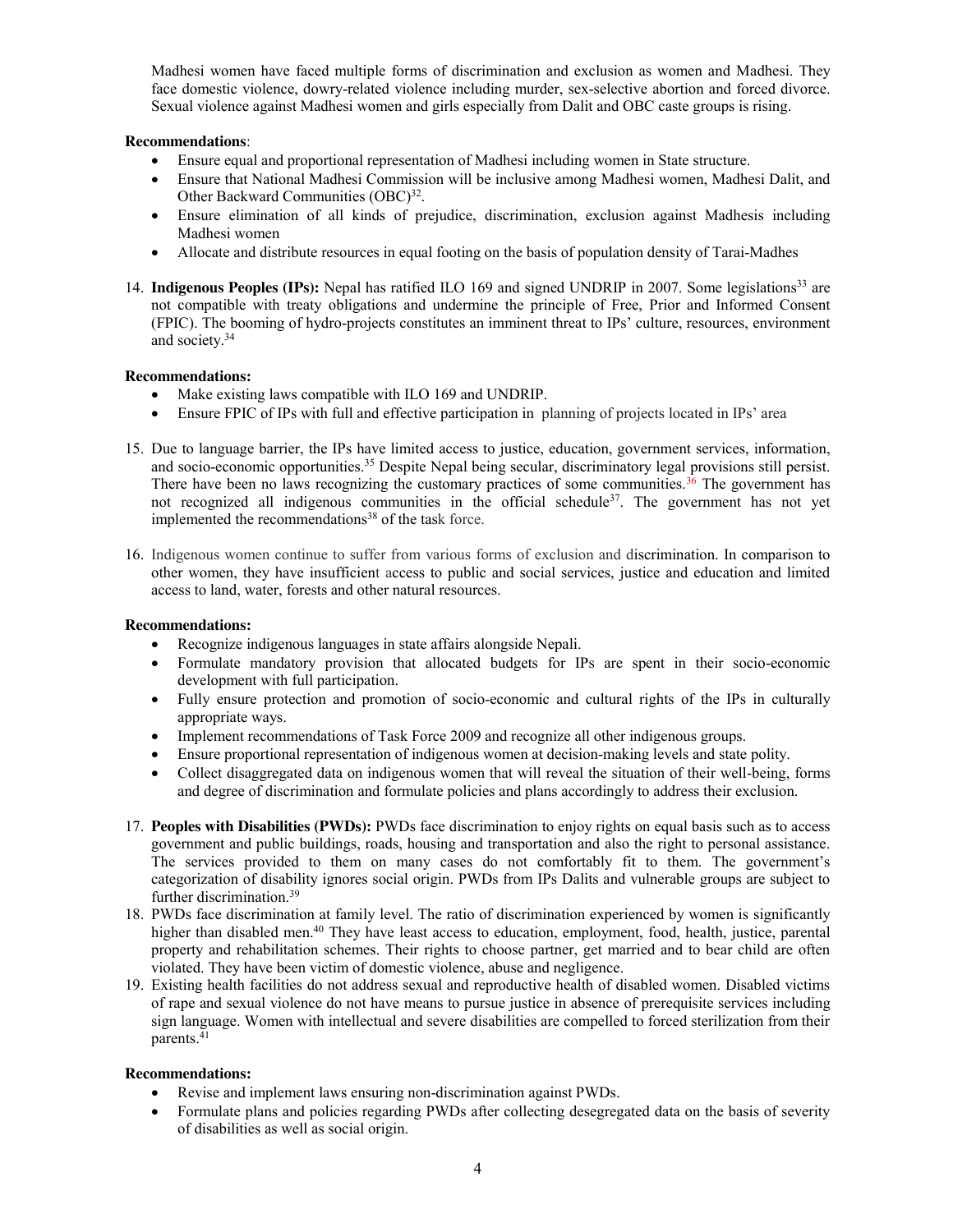- Ensure accessibility to government and public infrastructure, transportation, education, employment, health services and to information guaranteeing basic social security arrangements
- Make available sign language interpretation services.
- Ensure participation and representation of persons with disabilities in state structure, public sectors, and civil services.
- Ensure formal justice system provides prerequisite services for disabled
- Ensure disabled women's access to sexual and reproductive health to meet special needs

## 20. **Sexual and Gender Minorities:**

To some extent, the government's policy and plans recognize the sexual and gender minorities<sup>42</sup>. However, citizenships with identity are not provided retrospectively. The Civil and Criminal Code Bills contain provisions that are against LGBTI people's rights.43 The government facilities, including security check posts and public toilets are not LGBTI-friendly neither the budget is allocated for the advantage of the community.

## **Recommendations**:

- Recognize sexual and gender identity in all official documents.
- Implement recommendations of Same Sex Marriage Committee's Report.
- Revise Civil and Criminal Code Bills according to the SC decision
- 21. **Former Bonded Labor**: *Kamaiyas*<sup>44</sup> *and kamlaris*<sup>45</sup> to the hill immigrants are unable to continue their traditional life.<sup>46</sup> Despite legal prohibitions<sup>47</sup>, bonded labor systems persist in different places of Nepal, although the government had abolished the Kamaiya System in 2000. *<sup>48</sup>* The government has failed to effectively implement the Act.<sup>49</sup>
- 22. Most of *Haliayas* are *Dalits* who worked as bonded labors to landlords for generations. They are socially, culturally and economically exploited and discriminated by the landlords traditionally. *Haruwa, Charuwa and Baligahre* systems are other forms of bonded labors based on indebtedness.<sup>50</sup>

## **Recommendations:**

- Provide housing, employment, nutrition, education and health services according to government's agreements with these communities.
- Ensure the freed bonded labors enjoy secure and equitable land rights
- Adopt quotas system to ensure proportional representation of freed and bonded labors
- Establish a responsible High Level Commission to protect and promote the rights of freed bonded labor
- Revise the Rehabilitation Plan in full and effective participation of freed and bonded labors.

### **B. Right to Life, Liberty and Security of the Person**

23. **Extra-Judicial Killing51:** The report shows 69 people being the victims of extra-judicial killings from 2010 to 2014.52 Witness s and family members of the deceased reported that many of these victims were killed after arrest.<sup>53</sup> The number of such killings has continued and demand for investigation into such killings remains unheeded.

### **Recommendations:**

- Take measures to prevent warrantless arrests, torture, extrajudicial killings and other misconduct <sup>54</sup>
- 24. **Torture and CID55:** Criminal Code Bill and Torture Bill do not incorporate CAT definition of torture. The Bills have short statute of limitations; punishment is only up to 5 years and does not recognize retrospective application of torture, providing impunity for past and present perpetrators

- $\bullet$  Revise Torture Bill to be in consistence with CAT provisions
- x Revise provisions of Enforced Disappearances in Criminal Code Bill as per international obligations.
- Ensure proper mechanism for rehabilitation and reparation of torture victims.
- Build capacity of Nepal Police, providing them with proper mechanism to investigate torture and CID allegations.
- 25. **Violence Against Women:** VAW still remains major challenge with increased reporting of cases. <sup>56</sup> In 2014, 238 women and 525 girls were raped<sup>57</sup>. In February, one case of acid attack against two schoolgirls was reported. In March, a 6-year-old girl, rape victim, died due to sexual and physical violence suffered.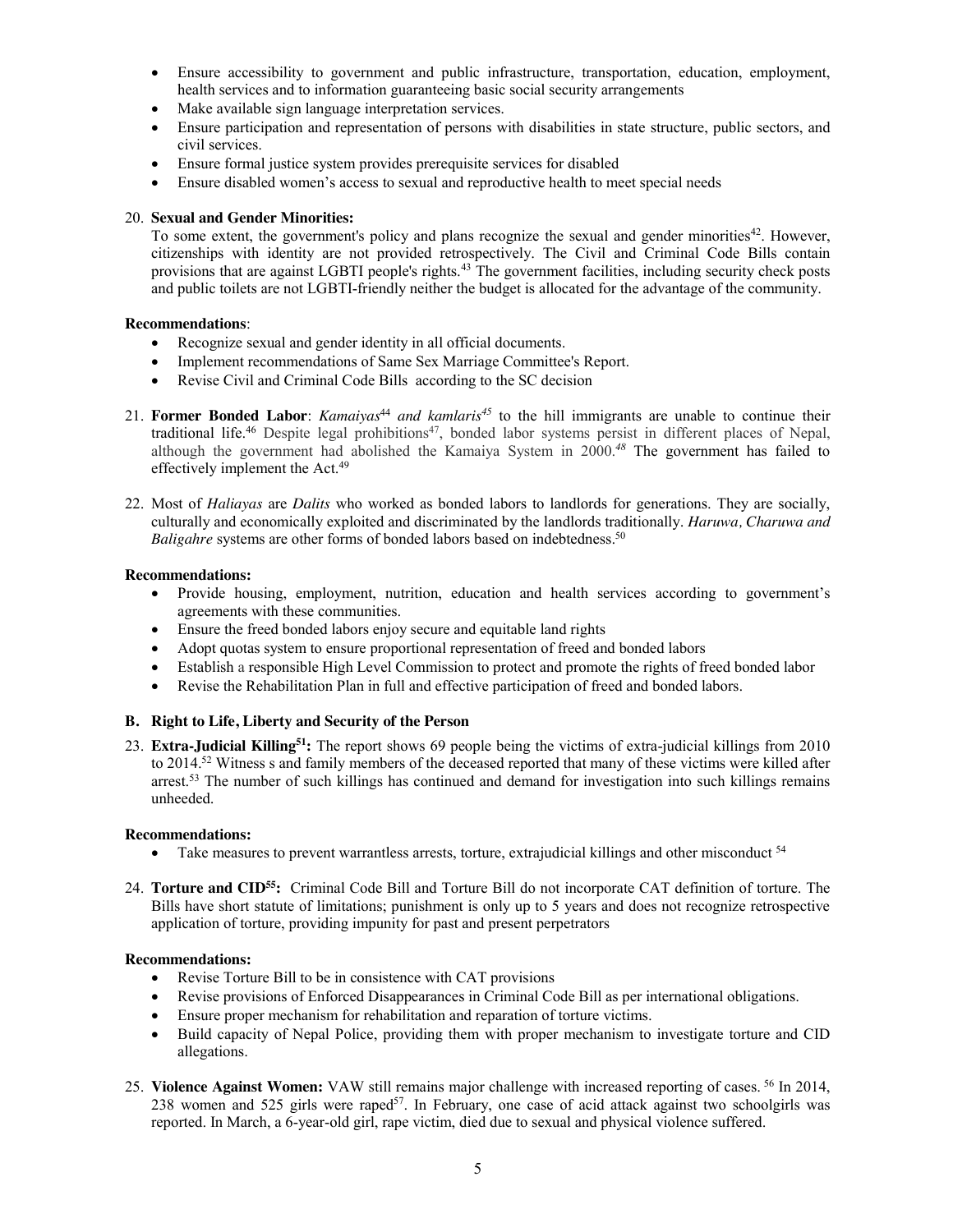26. Domestic Violence (DV), witchcraft allegations, dowry58, sexual and gender-based violence, trafficking, polygamy and harmful traditional practices including *Chhaupadi*, *Kanyadan*, suicide and girl child labor are the worst forms of VAW. DV is the biggest category of reported VAW with increasing reports.59 35-day statutory limitation in rape cases and insufficient definition of DV and provisions of mediation in DV Act result in ineffective legal action.

## **Recommendations:**

- Implement the SC verdicts from August 2009 and July 2013 for amendments in DV Act and provision of fast tract case hearing in VAW cases.
- Establish safe houses in all districts with improved and professional operational modality.
- Ensure legal protection against abetment to suicide, by criminalizing it.
- 27. **Human Rights Defenders (HRDs)**: HRDs including journalists face threats and physical harms that impose self-censorship60. Women HRDs **(**WHRDs) share equal responsibility but face a higher level of risk. WHRDs advocating for sexual and reproduction rights and against sexual and domestic violence get constantly threatened for their work<sup>61</sup>.

## **Recommendations:**

- Ensure recognition, support and security to HRDs and WHRDs including with new legislative, policy and programmatic interventions.
- Take immediate actions to ensure full freedom of expression.
- Take measures to systemically investigate intimidation, threat, physical harm, aggression against HRDs.
- Define restrictions on freedom of expression, whether based on national security, hate speech, privacy, contempt of court laws and obscenity in accordance with international standards.
- 28. **Trafficking62**: Emerging trend of trafficking in labor migration has been overlooked. The government policy of 30 years age limit for women migration is perpetuating trafficking as women are resorting to illegal and informal channels. Internal trafficking is taking place with women and girls being trafficked into entertainment sectors facing some of the worst forms of labor exploitation. Current legal and policy framework do not sufficiently address this issue. Dalits and Indigenous girls are more vulnerable to trafficking.63

### **Recommendations:**

Adopt comprehensive legislation strengthening existing laws and take concrete measures to rehabilitate the survivors.

Amend Human trafficking Act addressing emerging trend of trafficking

# **C. Administration of justice, including impunity, and the rule of law**

29. **Right to Fair trial64:** Criminal justice system lacks appropriate legal framework and adequate resources. There lacks effective coordination amongst the investigation, prosecution and adjudication. Many detainees face torture or inhuman treatment and are denied fair trial.<sup>65</sup> Victim and witness protection is ad hoc and not intrinsic. The prison has the capacity of around 8,985 but 17,146 are detained.<sup>66</sup>

### **Recommendations:**

- Develop law, infrastructure and invest in criminal justice mechanisms to enhance fair trials.
- Establish a formal mechanism like criminal justice coordination committee to coordinate among criminal justice institutions.
- Enact comprehensive witness and victim protection law.
- 30. **Access to Justice and Effective Remedy67:** Case backlog at the courts is a general problem.68 Judicial procedure is expensive and tiring and use of confession makes justice administration doubtful. Legal aid hardly reaches to indigent people, including women. Formal justice is still a challenge for many women due to political, social and legal limitations. Criminal Code Bill increases statutory limitation for rape and sexual violence to one but is still insufficient. Women victims of violence, often sexual violence and victims of caste based discrimination are coerced to opt for mediation rather than pursuing legal remedy.

- Ensure access to justice adopting measures as fast track court and effective continuous hearing of cases.
- x Allocate sufficient human and financial resources to judiciary and quasi-judicial bodies
- Enact new Nepal Police Act with principles of democratic and HR- friendly policing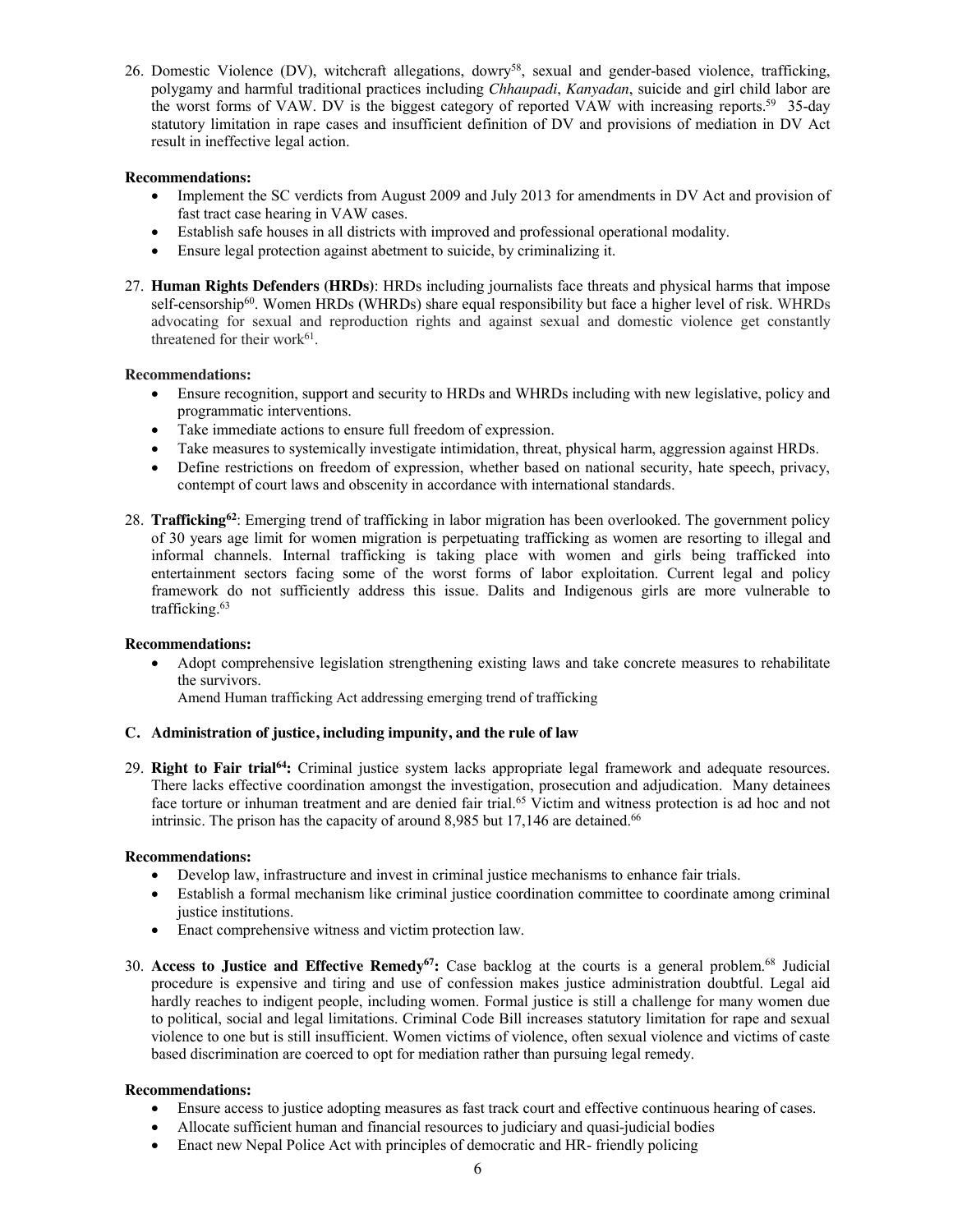- 31. **Transitional justice69:** TRC Act came into effect despite criticisms of some provisions70 from human rights communities and the victims<sup>71</sup>. Recent SC decision<sup>72</sup> invalidated some of the provisions of the Act. Politically influenced appointment of commissioners may undermine the purpose of the commission for truth, justice, reparation and institutional reforms. The effectiveness of the relief provided by the government is not made public.73
- 32. Women conflict victims are left behind in the TJ process. They feel government is focusing on physical reconstruction and establishment of the TJ mechanisms only, ignoring economic, social, cultural and physiological effects of the conflict. Survivors of conflict related sexual violence have not been acknowledged as conflict victims. Interim Relief Programs (IRP) do not recognize survivors of sexual violence as Conflict Affected Persons. There is no official data of conflict related sexual violence survivors. Cases of sexual violence during the conflict are yet to be investigated.
- 33. Transitional justice approach has not included proper vetting process. Security institutions have some provisions of vetting<sup>74</sup> but it's focused on UN peacekeeping mission. The repatriation of Major Niranjan Basnet from Congo<sup>75</sup> and detention of Kumar Lama by the UK government<sup>76</sup> shows failure to prosecute conflict related cases.

# **Recommendations:**

- Respect decision of the  $SC^{77}$  to handle serious human rights violation.
- Recognize survivors of sexual violence occurred in conflict period as conflict victims and include them in all support programs including IRP.
- Immediately make available appropriate support services to the survivors including medical, psychosocial, legal and livelihood support.
- Ensure protection for survivors and witnesses who come forward to TJ mechanisms.
- Ensure that law and institution reform, and vetting approach is used in the TJ process.
- 34. **Impunity78**: Serious offences like torture and enforced disappearance are not sufficiently defined in law. Still a number of FIRs are refused to be registered. EJKs are not investigated properly. In some cases, convicts are not arrested because of the political affiliation<sup>79</sup>.

### **Recommendations:**

- Make police responsible and accountable to register the FIRs
- Design approach to check impunity to maintain equality of law and rule of law.
- 35. **Corruption:** Public corruption is rampant as indicated by TI ranking.80 Even PM Sushil Koirala has admitted the high level of corruption.<sup>81</sup> Mere action against bribery cannot produce positive results.<sup>82</sup> Nepal is second riskiest state in South Asia for money laundering.83 CIAA has been proactive but in most of the cases limited to apprehending junior officials.

### **Recommendations:**

- Make institutional policy to control corruption with strict actions and prompt conclusion of corruption cases.
- Increase punishment and fines and ensure accountability of the high level officials.
- Ensure transparency and general accessibility in the process of complaint, investigation and adjudication.
- 36. **Poverty Alleviation84**: Poverty is one of the most pressing issues in Nepal. There are many poverty alleviation programs introduced by the government but are not implemented effectively. Most of the poverty alleviation fund is misused.

### **Recommendations:**

- Prepare effective plans and policies with proper implementation and supervision of implementing bodies.
- Ensure transparency in use of funds in poverty alleviation programs.
- Consult stakeholders and coordinate amongst the ministries.
- Conduct impact assessment of the plans and policies related to poverty alleviation.

# **D. Right to privacy, marriage and family life**

37. **Child marriage**: Child marriage is still widely practiced<sup>85</sup>. Kidnapping of girls for marriage is also occurs in many communities in different parts of the country<sup>86</sup>. Lack of implementation of existing legal provisions remains an issue. Child marriage<sup>87</sup> raises risk to uterine prolasped and a high adolescent pregnancy rate.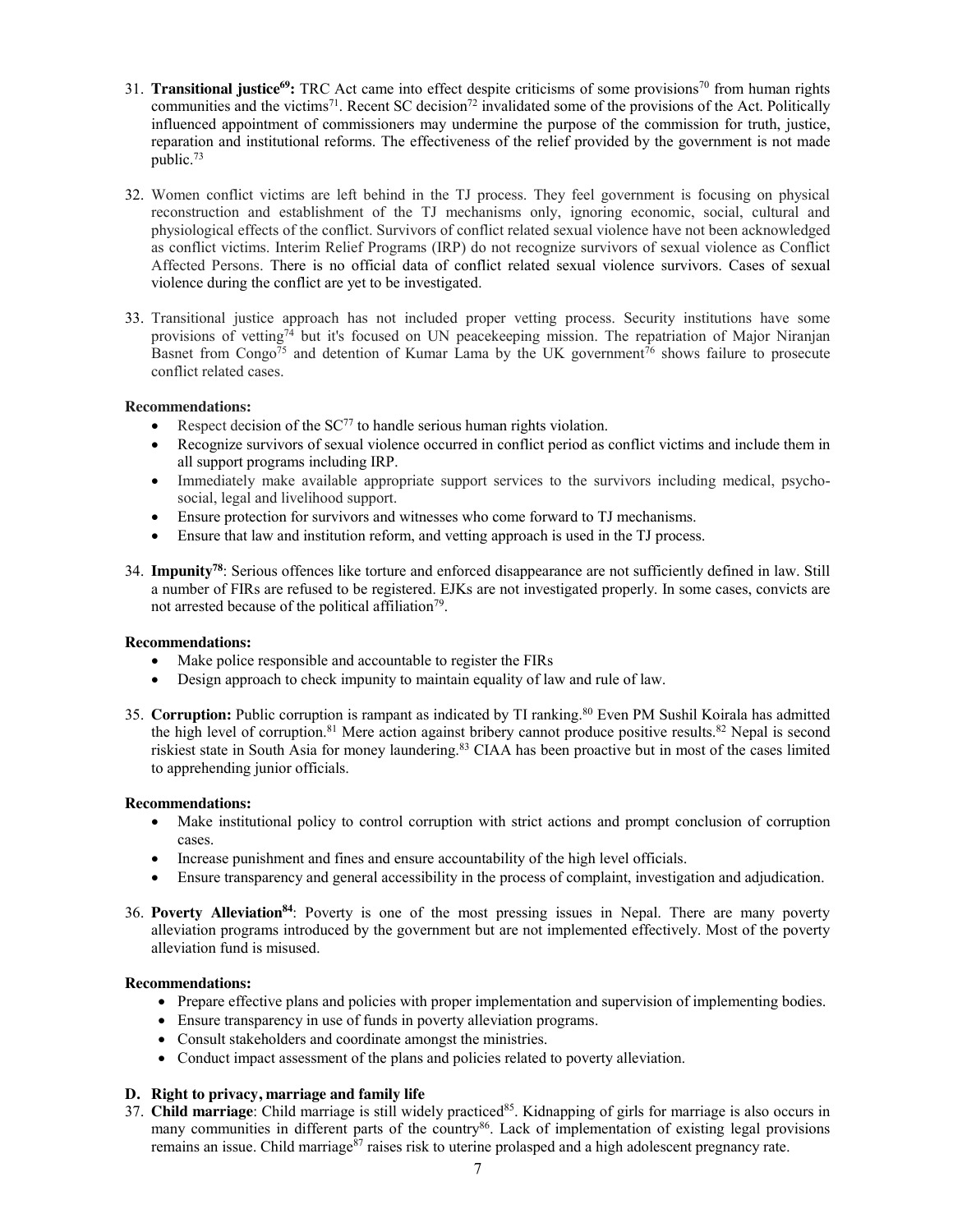## **Recommendations:**

- Ensure effective enforcement of legal minimum age of marriage.
- Protect girls from subsequent sexual abuse and violence and reproductive health harms and violations.

# **E. Right to work and to just and favorable conditions of work;**

38. **Right to work in favorable condition88:** Women's work and contribution<sup>89</sup> from entertainment sectors such as bars and restaurants is not recognized and not governed by labor laws. This result in abuse and stigmatization including unequal and low salaries, uncertain duty hours, job insecurity, harassment and violence at workplace and arbitrary arrests.

## **Recommendations:**

- Bring the women's work in restaurants, bars and other entertainment sectors under labor laws, creating environment conducive for work
- Protect women working in entertainment sectors, improve working conditions and ensure job security and establish complain mechanism
- 39. **Right to Food (RtF)90:** Forty-three districts lack sufficient food supplies.91 Of them, 23 suffer from food shortage. The marginalized communities including women, Dalits, children<sup>92</sup>, IPs, PWDs, freed bonded labors, haruwas, charuwas and balighares are more vulnerable. Food sovereignty is protected under Interim Constitution<sup>93</sup> and the SC has held state responsible to ensure people's easy access to food.<sup>94</sup> Accessibility, Adequacy, Availability and Quality is concern in food sovereignty. Women are deprived of nutritious food, even during pregnancy and after child birth.

## **Recommendations:**

- Ensure that new constitution includes right to food as FR.
- Formulate laws, policies and regulations on RtF that prioritize marginalized and vulnerable groups. Improve food storage management system and ensure just, fair and reasonable public food distribution.
- x Modernize agriculture including land zoning laws and ensure rights of affected people from development projects.
- 40. **Social security:** Government provides allowances for senior citizens, widows, children, dalits and endangered ethnic groups. However, many senior citizens do not get it easily as they do not have citizenship certificate<sup>95</sup>.

# **Recommendations:**

- Social security program should include measures other than allowances.
- All single and household heads women who are below poverty line and victims of violence should receive it.
- 41. **Right to Health (RtH):**<sup>96</sup> Despite bringing forth some new plans and policies,<sup>97</sup> government has failed to bring new plans on Health Insurance and Health Social Security Services. The problems such as high maternal mortality rates<sup>98</sup>, number of doctors<sup>99</sup> and access to safe abortion shows government measures are ineffective. Awareness of sexual and reproductive health as FR is needed<sup>100</sup>.
- 42. Women suffering from uterine prolapsed and obstetric fistula are being subjected to further discrimination and increased violence<sup>101</sup>. Girls ((15-19 years) lack access to critical information on sexual and reproductive health and related services.<sup>102</sup>

- Ensure proportional distribution of resources in health services.
- Create universal health insurance and make primary health service free and accessible.
- x Create better surveillance of communicable diseases and make better arrangement for quarantine.
- Ensure universal access to sexual and reproductive health care, information and services especially for socio-economically marginalized women and adolescent girls.
- Enact a comprehensive law on safe abortion as per SC decision.<sup>103</sup>
- 43. Right to education<sup>104</sup>: School dropout is the major concern in educational sector.<sup>105</sup> Government's policy of compulsory and free education<sup>106</sup> is not effective. Text books, stationary and uniform do not reach in public schools and in remote districts on time. Politicization at teachers and student level and corruption<sup>107</sup> in education sector are a big concern. Also the difference in quality of education in private and public school is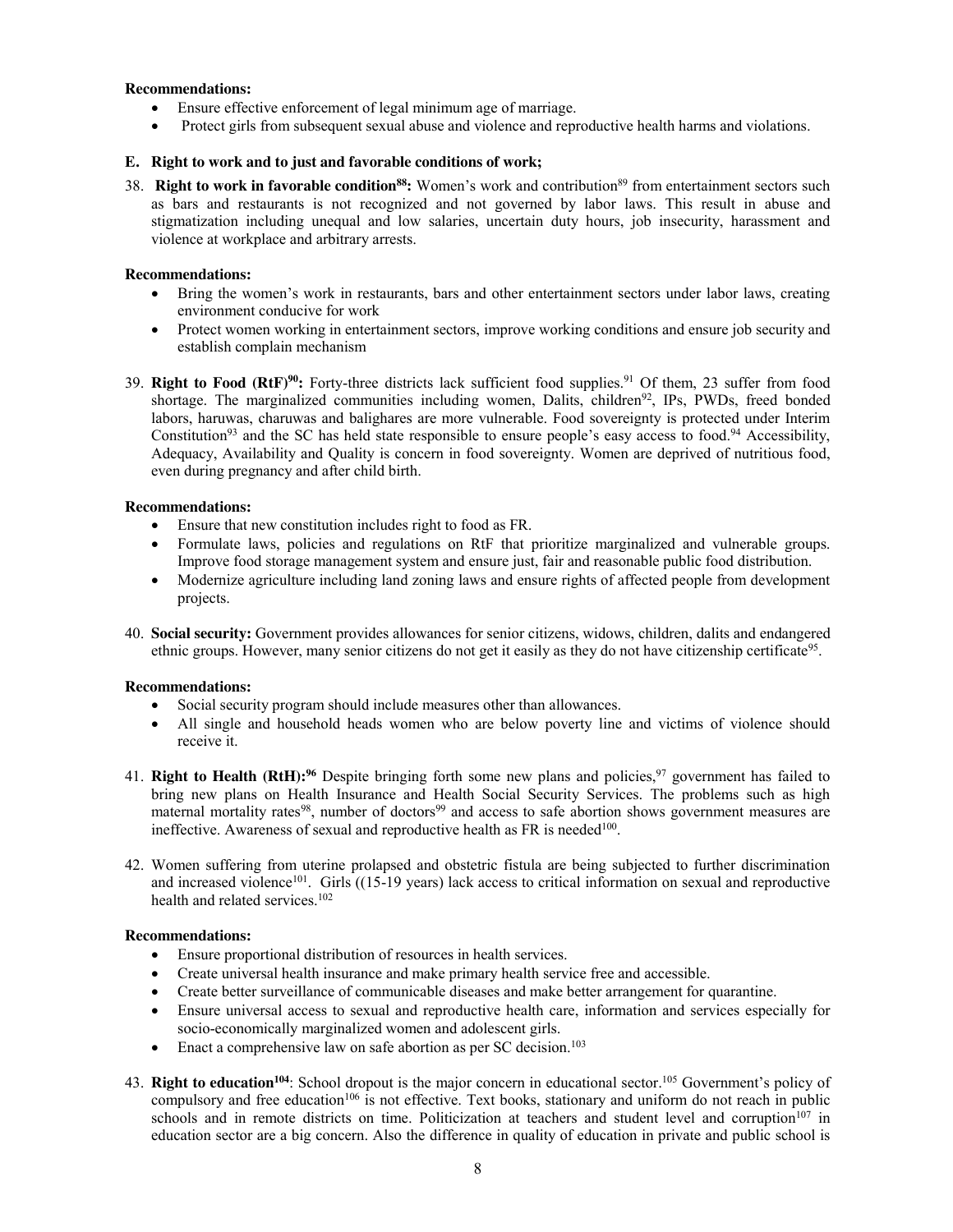immense. Gender disparity still exists and the education system is unfriendly towards children with disabilities.

## **Recommendations:**

- x Strengthen free education scheme, adopt measures to realize compulsory education at elementary level
- Improve accessibility and quality education particularly for girls<sup>108</sup>, dalits<sup>109</sup> and children with free education and scholarship.<sup>110</sup>
- Implement strategies to control school dropout problem.
- Ensure availability of text books and teachers in rural areas
- Enforce existing plans for multi-lingual education from primary to higher level.
- Increase access to technical and professional education for all including the children of marginalized communities.
- 44. **Right to information (RtI):** RtI is not an absolute right<sup>111</sup> and government promotes official secrecy. There is no dedicated government agency to implement RtI Act. Budget is not allocated for information dissemination.

### **Recommendations**:

- Conduct awareness and capacity building of stakeholders.
- Promote effective role of National Information Commission (NIC) and implement its recommendations.
- Recognize the use of digital technology for storing and receiving information.
- Form Nodal agencies in government and other public organizations.<sup>112</sup>
- 45. **Migrant Workers**<sup>113</sup>: Lack of opportunities in Nepal is creating an exodus<sup>114</sup> of youths and women to foreign countries for employment<sup>115</sup>. Migrant workers lack proper information to make informed decisions. Women are contributing 11% of remittances however their migration is still an issue of public scrutiny. When they fail to bring back money, they get stigmatized by family and society and are criticized for failing to adhere to traditional values.
- 46. Labor attaché have not been appointed at all diplomatic missions. Chances of human smuggling and trafficking have added woes to the victimized migrant workers. Government has to facilitate to ensure insurance of deceased migrant citizens and to bring dead bodies back home.<sup>116</sup>

### **Recommendations:**

- Monitor the recruitment agencies and simplify the compensation procedure.
- Ensure labor migration services and information reach to the potential migrant workers
- Have labor and employment agreement with the host countries and have diplomatic protection extended for the Nepali citizens
- Provide skills and language trainings to the potential migrants
- Ensure safe return of labors from the host countries and their proper rehabilitation
- Assist the migrants detained and ensure their rights are protected.
- Use remittance fund for development and wellbeing of migrants.
- Ensure protection of women migrating for employment including lifting the ban as well as through bilateral agreements with the destination countries to protect women working in informal and domestic labor sector.
- 47. **Refugees<sup>117</sup>:** Nepal generally respects the principle of non-refoulment. The SC decision<sup>118</sup> directing the State to promulgate refugee legislation and to accede to 1951 Refugee Convention and its 1967 Protocol has not been complied. The asylum seekers complain against use of immigration laws including fines and imprisonment<sup>119</sup>. Freedom of association and peaceful assembly has been denied, mainly to Tibetan refugees.120

- Ensure rights including right to freedom of assembly and expression and rights against arbitrary detention.
- Consider promulgating refugee protection law and ratifying Refugee Convention 1951 and its Protocol 1967
- 48. **Internally displaced persons:** With the internal Displacement Policy 2007, the Guidelines on Citizens Relief and Local Peace Committee and three Directives on Psychosocial Counseling Service 2013, the government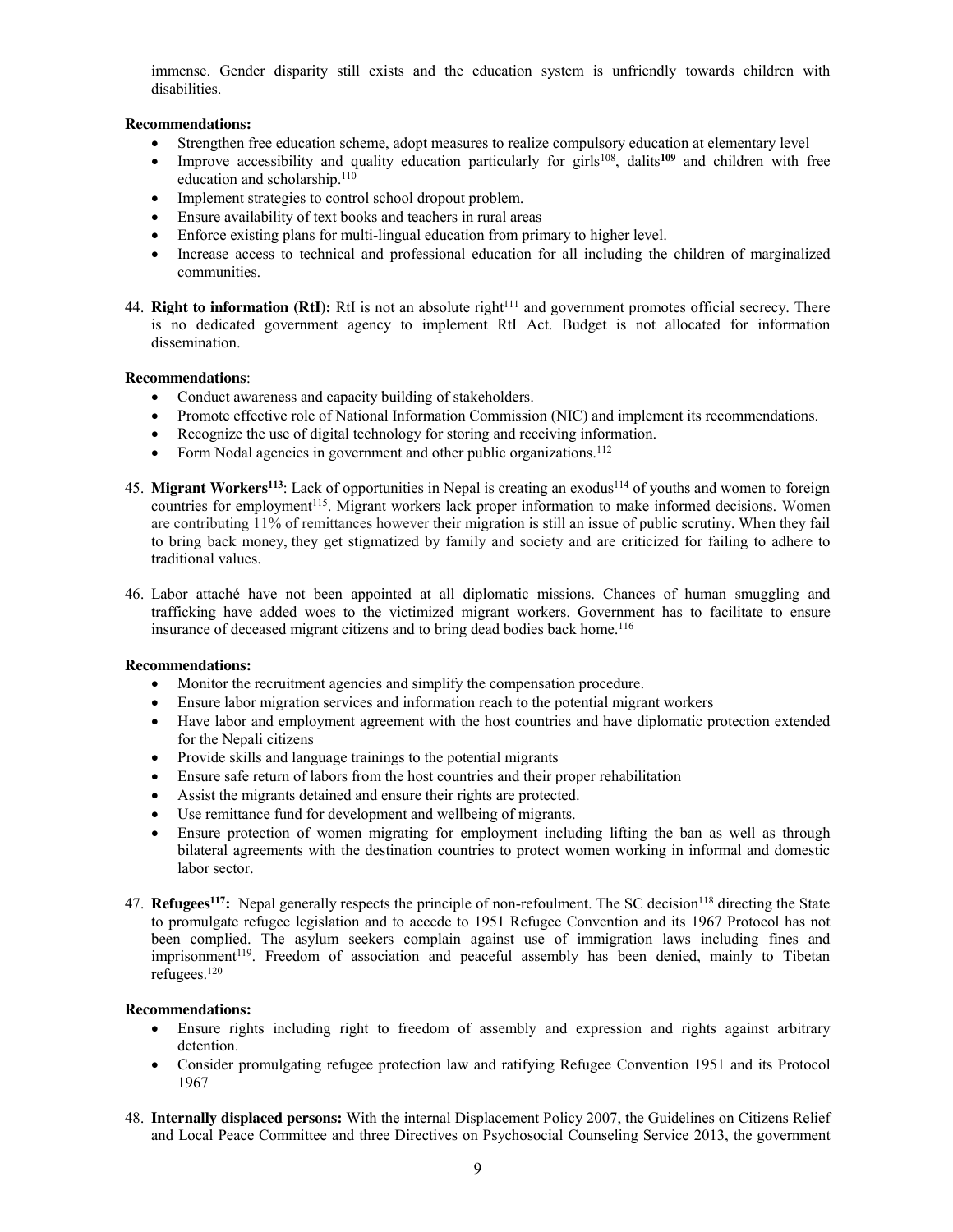is trying to resolve the issue of conflict-related IDPs. But, their captured land and properties are yet to be returned<sup>121</sup> hampering their wish to return.

## **Recommendations**:

- Ensure return of the property of the IDPs.
- Provide proper compensation to their damaged properties.
- Ensure safe return and rehabilitation of those IDPs willing to return.
- 49. **Right to development and environmental issues122:** Nepal is placed among the most climate-vulnerable countries. The share of Nepal in the global emission of greenhouse gases is negligible  $(0.13)$ .<sup>123</sup> Significant glacier retreat, deforestation, land degradation and threatened agro-biodiversity, as well as significant areal expansion of several glacial lakes has also been documented in recent decades, with an extremely high likelihood that such impacts are linked to rising temperatures.<sup>124</sup> The climate change impact on women is direct since they are more dependent on natural resources. Use of intensive pesticides following decreased productivity due to climate change is impacting their health conditions<sup>125</sup>. Nepal have pledge its support to Sustainable Development Goals but have not done any consultation and dissemination of information with stakeholders regarding the SDG.

## **Recommendations:**

- Ensure proper implementation of environmental laws and policies including to encounter the climate change
- Ensure that there is strict carbon emission reduction criterion and make arrangement for the better use of climate fund.
- Ensure proper management of natural resources and disaster preparedness.
- Adopt a Rights based approach to development that would be a frame of reference to ensure the rights of IPs in the projects works.
- 50. **Right to housing:** International standards on eviction procedure are not followed by government, eviction are mostly forceful putting women, including pregnant and lactating in the most vulnerable situations. Government is evicting the landless squatters without providing them any alternatives. There is no safeguard for housing rights for women who have been expelled by family following domestic violence and women with HIV positive status.

### **Recommendations:**

- $\bullet$  Effectively implement the Janata Awas Yojana<sup>126</sup> (Public Housing Project) for dalit and marginalized groups and expand the scheme to other indigent communities
- Abide by the UN Basic Principles and Guidelines on Development-based eviction and displacement

# 51. **Right of Child127:**

Children in Nepal face trafficking, hazardous work conditions and sexual exploitation. Draft of Child Act, intended to replace the old one, is still to be enacted. The implementation status of existing initiatives in child rights has been insufficient.<sup>128</sup> Nepali laws prohibit child labor however 39.9% still face child labor.<sup>129</sup> Government allocates some amount as a social security for children in specific districts however in comparison to the price of commodities such benefits are insignificant. The juvenile justice system lacks adequate reform houses. Further 191 children are living with parents in the different prisons.<sup>130</sup> National budget allocated for the children is decreasing in percentage.

- x Ensure protection of child's best interest in every legislation and policies aiming at their utmost physical and mental development.
- x Amend the present Children Act in line of most recent developments and at par with International treaties.
- Make an expressed provision to safeguard children from conflict and outlaw enrollment of children as child soldiers as expressed laws with stiff punishment.
- Make provision for juvenile justice based on reformative approach and also remove dependent children from prison and make arrangement of institutional protection of such children.

 $\overline{a}$ Draft joint report for UPR of NHRIs 2015.

<sup>2</sup> NHRC, Mid-Term Report on the Implementation status of Conclusion and Recommendations of Universal Periodic Review of Nepal (2013, pg 39.

<sup>3</sup> Recommendation No. 106.1,2 and 45.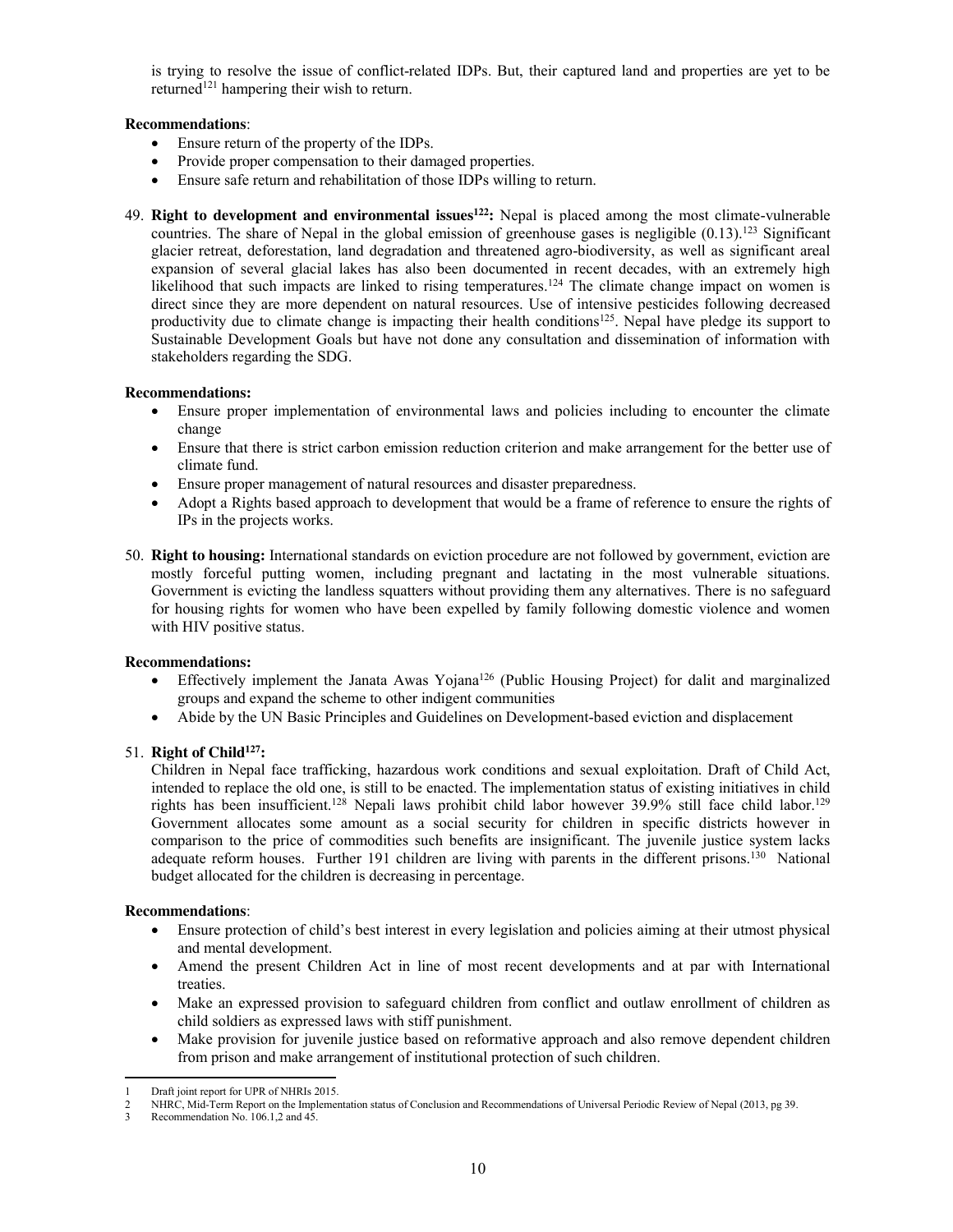- l 4 Article 21. Right to social Justice: The economically, socially or educationally backward women, Dalits, indigenous peoples, Madhesi communities, oppressed classes, poor farmers and labors shall have the right to take part in the structures of the State on the basis of the principle of 'proportional inclusion.
- 5 Recommendation no. 106.1, 2, 3, 10, 18, 19, 20, 34, 35, 107.18, 20, 108.5, 11, 24, 25, 109.1, 2, 7, 10 and 13.
- 6 The Bills are Criminal Code Bill, Criminal Procedure Code Bill, Civil Code Bill, Civil Procedure Code Bill and Penal Bill to the Legislative-Parliament.
- 7 Torture Bill's definition of crimes, retrospective effect, and right of victims, statutory limitation and duration of imprisonment are narrowly conceived. The crime of genocide is only referred as aggravating factor of crime. However the war crimes, crimes against humanity and genocide are not defined as crimes in the Criminal Code Bill. The crime of rape is defined with wider scope in the Criminal Code, but has limitation such as penetration by object is excluded. The words 'other sexual offences' such as stripping, forced pregnancy, forced abortion, forced sex with contraceptives and other similar acts are not covered as crimes.
- 8 Provisions of short statutory limitations for rape and other sexual violence; increased punishment for rape, marital rape and other sexual violence; adequate victim and witness protection mechanisms; compensation from state; and measure to address special need of girls below 16.
- Rwcommendation no. 106.6, 7, 8, 25, 107.5 and 6. 10 National Human Rights Commission Act, 2068 (2012), sec 30.
- 11 NHRC, Annual Report of National Human Rights Commission 2070-2071 B.S. (in Nepali), 2014.
- 12Recommendations no. 106.8, 107.6 and 108.11.
- 13 http://www.ekantipur.com/the-kathmandu-post/2015/03/09/news/sc-orders-govt-to-form-madhesi-commission/274025.html available on 15 March, 2015. 14 See recommendation, "Continue promoting the work of the National Commissions for Women and for Dalit, through the reinforcement of resources that allows them to work in an efficient manner (Bolivia) (para 106.8 UPR Nepal 2011; A/HRC/17/5)" and "Provide the National Dalit Commission and the National Women's Commission with sufficient resources to effectively realize their mandate (Slovenia) (para 107.6 UPR Nepal 2011; A/HRC/17/5)."
- The Committee further recommends that special units be established to monitor the implementation of programs to protect and promote full enjoyment without discrimination of the economic, social and cultural rights by disadvantaged and marginalized groups, in particular the Dalit, the Madhesi and indigenous communities, and especially women within these groups (para 32 CESCR Concluding observations 2008; E/C.12/NPL/CO/2).
- 16 In February 2006, the then King Gynandra conducted the municipality elections which majority parties boycotted and was largely adulterated and little reflective of public aspiration or choice
- 17 Forum for Women, Law and Development (FWLD), Acquisition of Citizenship Certificate in Nepal: Estimating Prevalence, April 2013, Kathmandu.
- 18 Sabina Damai's case- Sabina Damai was not able to trace her father, approached the Lamidanda Village Development Committee (VDC), Dolakha twice to obtain citizenship certificate in her mother's name, who is a Nepali citizen. However, after repeated refusal from the District Administration Office (DAO), Sabina turned to the Supreme Court for justice. In 2011 the Supreme Court made a landmark decision of granting citizenship by descent to children if either the mother or the father has citizenship by descent.
- 19 SC favors citizenship through mother, http://www.myrepublica.com/portal/index.php?action=news\_details&news\_id=90222
- 20 Still, there are many discriminatory provisions existed in different laws of the country incompatible with international human rights instruments. The study carried out by National Dalits Commission has revealed that there more than 23 discriminatory provisions. (NDC.2005. *Study of the discriminatory and amendable legal provision against Dalit community*. Kathmandu: National Dalit Commission )
- 22 Sustainable Development Forum, Ownership of Dalits in Land: A Study. Kathmandu: Sustainable Development Forum2006.
- 23 See previous recommendations, "...Government's priorities include combating caste-based discrimination, ensure that the policy is fully implemented also by the local authorities in rural and remote areas (Czech Republic) (para 106.24 UPR Nepal 2011; A/HRC/17/5); Take the necessary legal and policy measures to end discrimination, including of women, children and Dalits (Netherlands) (para 107.11 UPR Nepal 2011; A/HRC/17/5); ...caste-based discriminations be reported, investigated, perpetrators prosecuted and victims of such violence are compensated (Czech Republic)" (para 108.12 UPR Nepal 2011; A/HRC/17/5).
- 24 See recommendation, "The persistence of sexual exploitation, in particular among the Dalit community, and the persistence of the root causes of trafficking and prostitution, including poverty (para 21 CEDAW Concluding observations 2011; CEDAW/C/NPL/CO/4-5)."
- 25 See CERD recommendation, "to take resolute measures to secure rights of marriage for members of descent-based communities who wish to marry outside the community (para 32 CERD General Recommendation XXIX 2002; CERD/C/61/Misc.29/rev.1)", 2002.
- 26 See previous recommendation, "Seek to remove the obstacles faced by victims trying to access justice (Republic of Korea) (para 106.37 UPR Nepal 2011; A/HRC/17/5)."
- 27 See CERD recommendation, "to ensure where relevant that judicial decisions and official actions take the prohibition of descent-based discrimination fully into account (para 22 CERD General Recommendation XXIX 2002; CERD/C/61/Misc.29/rev.1).
- 28 Hindu is in majority (81.3%) and followed by Buddhism, Islam, Kirat, Christianity, Prakriti, Bon, Jainism, Bahai and Sikhism are in minority status<br>29 Muslim occupies 4.4% of national population
- Muslim occupies 4.4 % of national population
- 30 See previous recommendation, "Make further efforts to overcome the difficult issue of discrimination on the grounds of religion, gender, race or otherwise (Japan); continue its efforts to end discrimination on the grounds of religion, race or gender in law and practice (Pakistan) (para 106.21. UPR Nepal 2011; A/HRC/17/5)."
- 31 The government had done the 22 points agreement with Madhesi Janadhikar Forum, on 30 August, 2007 and 6 points agreement with United Democratic Madhesi Front on 23 February, 2008.
- 32 There are 29 communities in the OBC recognized by the government. They are Kushwaha, Kurmi, Kumhar, Kahar, Kewat, Kanu, Kamar, Kalwar, Teli, Dhanuk, Nuniya, Baniya, Bhedihar, Mali, Mallah, Musalman, Baraiya, Yadav, Rajbhar, Rauniyar, Lohar, Lodh, Sudi, Saini, Sonar, Haluwai, Hajam, Amat, Maghaiya
- 33 Environment Protection Act, 1997, Land Acquisition Act, 1977, National Parks and Wildlife Conservation Act, 1973
- 34 Very recently, the government has signed Power Development Agreement (PDA) that gives operation license two Indian companies : Satluj Vidhut Nigam and JMR
- 35 The government has formulated Multilingual Education Implementation Guidelines in 2009 to implement multilingual education. But, it is not being implemented effectively due to inadequate human and financial resources. Bilingual education is only implemented in 24 out of more than 7,500 schools across the country (NFIW's report).
- 36 Country Code 1963 has provisions that slaughtering, killing, administering poison or beating cows/bullocks and attempting to do so are considered sins and punishable up to 12 years of imprisonment. On June 5, 2014, the police arrested Kumar Tumbapo, Bal Bahadur Tumbapo and Jagat Rai for allegedly slaughtering an ox. A complaint was filed in the district court by Gauvansha Samraskhyan Manch (Cow Protection Forum). They were harassed and tortured while in police custody. At least eight such cases are documented in a recent report by the Lawyers' Association for Human Rights of Nepalese Indigenous Peoples (LAHURNIP). See more at: http://recordnepal.com/wire/wrong-side-thin-blue-line#sthash.4b73Qj47.dpuf
- Only 59 indigenous communities have been listed in the official schedule.
- 38 The government formed a High Level Task Force in 2009 to revise the list, and the Task Force recommended enlisting 81 different indigenous communities. High Level Task Force Report 2010 submitted to the government.
- 39 A study notes that, for example, women with disabilities access to education and other services is affected not only by gender and disability but also by their type of their disabilities, the socio economic status of their family, their race/ethnicity, whether they live in urban or rural areas and a host of other factors. Along with disability and gender, persons with disabilities rights are denied in services based on their identities like being ethnic, Dalit, or backward geography. 90.9% women with disabilities expressed that intersectional discrimination prevails them which impacts receiving information and access to services. The state as well National Federation of the Disabled Nepal (NFDN) has not taken into account as a human right issue of indigenous peoples with disabilities in Nepal. The existing executive committee of NFDN is discriminatory towards vulnerable indigenous persons with disabilities. http://www.socialinclusion.org/np/newfile/pratimagurung
- 40 Monitoring the rights of persons with disabilities in Nepal, National Federation of the Disabled-Nepal In collaboration of Disability Rights Promotion International and York University, Canada 2013 https://ia902600.us.archive.org/4/items/nfdnepal/Nepal-CMP-Disability-Rights-Holistic-Report-Final%28PrintingVersion%29.pdf
- 41 Economic and Social Council United Nation Permanent Forum on Indigenous Issues 12th Session E/c.19/2013/6.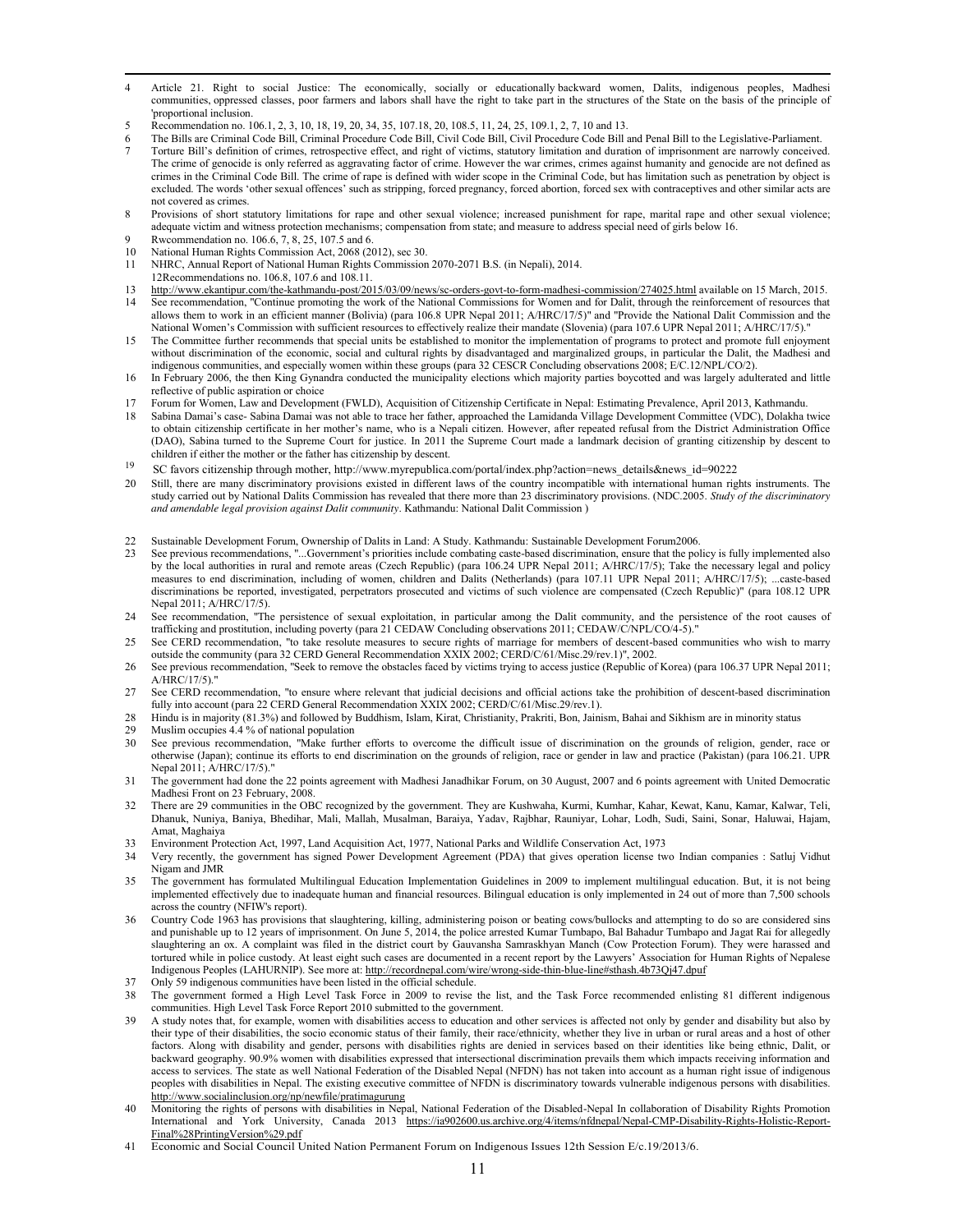- l 42 The SC in 2007 recognizes sexual and gender minorities as a ground of non-discrimination. The draft constitution follows the SC decision. The government came with equal and non-discriminatory citizenship and passport policy to the community in 2013 and 2014 respectively.
- 43 <sup>43</sup>In the consultation processes, the executive director of Blue Diamond Society (BDS) informed that the drafted civil and criminal code contains more than 286 provisions that are against LGBTI people's rights. http://www.hrw.org/world-report-2012/world-report-2012-nepal.
- 44 Much of the land formerly controlled by Tharus passed into the hands of immigrants. Many of these immigrants used their education and their caste and kinship affiliations with local government functionaries to appropriate Tharu land. An example will illustrate the sorts of methods used. A Brahmin who came to Chitwan after the malaria eradication program became notorious in the surrounding villages for the way he amassed land. He readily provided loans to Tharus; when they found themselves unable to pay back the loan within the stipulated time, he would extend the repayment period, but in return they would be asked to agree to the addition of another zero to the sum specified on the promissory note. The Tharus, illiterate and unfamiliar with written documents, would fail to see the significance of this and would readily consent. The debtor, eventually confronted by the moneylender with a promissory note for a sum far greater than that which he had originally borrowed, and well beyond his ability to repay, would lose all or part of his land in fulfillment of the debt. See Arjun Guneratne Modernization, the State, and the Construction of a Tharu Identity in Nepal 1998, p759. 45 Girls and women, especially of Tharu community, bonded for their labor at landlords' houses.
- 46 "In Dang, following on "loss of land, mass migration and poverty . . . [several major festivals that were previously celebrated annually are now no longer celebrated at all, because of a lack of economic resources" (Cox n.d., 11). In Chitwan, the wholesale destruction of the forest by settlers following the success of the malaria eradication project removed from the ritual calendar the worship of many gods whose jungle shrines had been destroyed in the process. Chitwan Tharus believe that the power of their deities is closely linked to the presence of forests; when the forests are destroyed, they believe the
- gods abandon the area. When rituals are no longer performed, the young are no longer socialized into their performance, and they disappear from the local knowledge system." See Arjun Guneratne Modernization, the State, and the Construction of a Tharu Identity in Nepal 1998, p 760. 47 During the consultation processes, representatives of freed *Kamaiya* and *Kamlari* reported that some of their friends are still working as *Kamaiya*. More than 412 *Kamlaris* are working as bonded labor in various districts. In Dang, Bardiya, Kailai, Kanchanpur and Banke at least 5000 freed *Kamaiyas* are yet
- to be identified. 48 During the consultation processes, representatives of freed *Kamaiya* and *Kamlari* reported that some of their friends are still working as *Kamaiya*. More than 412 *Kamlaris* are working as bonded labor in various districts.
- Measures of Rehabilitation that the provisions of house construction allowance 10,000 NPR, 75 cubic fits of timber for the construction of houses, land allocation and other support measures are partially implemented. In contrast to government's commitment to provide free higher education to freed *Kamaiya* and *Kamlaris* the schools are imposing fees under various tittles.
- 50 Landlords provide loans when they found themselves unable to pay back the loan within the stipulated time, the |landlord would extend the repayment period and the debtor eventually confronted by the moneylender with a promissory note for a sum far greater than that which he had originally borrowed, and well beyond his ability to and becomes bonded to the debt.
- 51 Recommendation no. 106.36, 107.15, 108.17,18, 19 and 109.14.
- 52 Nepal Human Rights Yearbook 2011-2015. Informal Sector Service Centre (INSEC), Kathmandu, Nepal.
- 53 Nawal Kumar Yadav, 30, from a Tarai district Siraha Raghopur VDC-9 and cadre of an armed group based in Tarai was killed at Janakpur Municipality-6, Dhanusha district on February 5, supposedly in a confrontation with police but locals stated that he was shot dead after being detained. In the name of controlling the increasing criminal activities in Tarai, the government seems to have been in different to the arbitrary killings. The accused were not punished and similar incidents were not even investigated. Nepal Human Rights Yearbook 2011: pg 15. Informal Sector Service Centre (INSEC). .<br>Kathmandu, Nepal. 2011
- See previous recommendation, "Take necessary measures for the prevention of such deeds as reported warrantless arrests, torture, extrajudicial killings and other misconduct and ensure swift and fair investigations on alleged misconduct by law enforcement authorities (Japan); investigate all cases of ill treatment and abuse, such as enforced disappearances, cases of torture, arrests without warrants and extrajudicial killings by the police as well as the national army and ensure the delivery of justice regarding these serious human rights violations (Hungary) (para 107.15. UPR Nepal 2011; A/HRC/17/5); Investigate credible allegations of extrajudicial killings and introduce an independent complaint mechanism on the conduct of the security forces (Denmark) (para 108.18. UPR Nepal 2011; A/HRC/17/5); and Impartially investigate all allegations of extra-judicial killings and arbitrary executions, to prosecute those responsible, and accept the requests for a visit by the Special Rapporteur on extrajudicial, summary or arbitrary execution, and the Working Group on Enforced or Involuntary Disappearances (Italy) (para 108.19. UPR Nepal 2011; A/HRC/17/5)"
- 55 Recommendation no. 106.3, 107.1, 15, 16, 17, 109.1, 13, 15.
- 56 Documentation from 2011 to 2014 revels increasing trend of VAW with 1569, 1581, 1703 and 2225 cases documented respectively (WOREC documentation)
- 57 Nepal Human Rights Yearbook 2015. INSEC. pp. 349-350.
- 58 In 2014, nine women lost their lives due to dowry-related violence. Nepal Human Rights Yearbook 2015, INSEC.<br>59 The number of DV cases renorted to WOREC in 2011 is 1002 (64% of total cases documented) 2012 is 1019 (6
- 59 The number of DV cases reported to WOREC in 2011 is 1002 (64% of total cases documented), 2012 is 1019 (64% of total cases documented) and 2013 is 1040 (61%) and in 2014 1503 (67.6%).
- <sup>60</sup> Free the press, http://www.ekantipur.com/the-kathmandu-post/2014/05/01/oped/free-the-press/262316.html
- 61 Nepal Human Rights Yearbook (Nepali edition), pg. 246, Informal Sector Service Centre (INSEC), Kathmandu.
- 62 Recommendation no. 106.4, 31, 108.20 and 21.
- 63 A study shows, 76 per cent of women survivors of the total 821 women were from indigenous communities followed by Dalits (12 %) and Bahun and Chhetri (12%) available at http://www.indigenousvoice.com/7-out-of-every-10-victims-of-trafficking-in-person-are-indigenous-women-and-girls-innepal.html#sthash.oRTS5TL2.dpuf.
- Recommendation no. 106.35 and 107.15.
- 65 46.7% of the court hearing do not take place in time, 40% are arrested without warrant, 60% not presented in court within 24 hours, 45% were in handcuffs, 73% were coerced for statement, 6.7% did not know the reason for arrest, 55% were asked by the District attorney, 33% were crossed by the judge during custody hearing, 60% not able to consult with lawyer and 53.3% were not treated humanely in the custody: Swashya Sunuwai Sambandhi Anushandanmulak Ek Adhyan (An investigative study of Fair Trail), National Judicial Academy and INSEC, November 2012 pp 157-185.
- 66 Nepal Human Rights Yearbook 2015, INSEC, p 357.
- Recommendation no. 106.5, 23, 37, 38, 107.15, 23, 108.22, 26.
- 68 According to Supreme Court Annual Report, there were 1237 cases in district court and 378 cases in appellate court were older than two years.
- 69 Recommendation no. 106.13, 18, 27 33, 34, 36, 107.25, 108. 22, 24, 25, 30.
- 70 TRC Act Section 2(e), 22, 25 2 (a), 26,
- 71 Ordinance on Truth and Reconciliation Commission and Commission on Investigation of Disappeared Persons to the president for endorsement on 27 August 2012 but the victims moved the SC as some its provisions were perpetrator-centered. On January 2014, the SC ruled that the provisions of the TRC ordinance contravened the international standard of human rights and ordered for the amendment. However, the government went ahead with the tabling the bill inserting minor changes on the same ordinance.
- 72 The SC, on February 26, 2015 made it clear that sub-judice cases cannot be the subject of TRC and CIDE. There must be clear consent of victims for reconciliation. No amnesty can be granted in rape and other serious offences such as torture, enforced disappearance and extra-judicial killings. The commissions can directly recommend to the Office of the Attorney General for the prosecution. Further, the SC has directed to the commissions to use the previous judgments of the SC as guidelines for their functioning.
- 73 Nepal Police, Nepal Army and Armed Police Force http://advocacyforum.org/downloads/pdf/publications/Discriminations\_and\_Irregularities\_A\_painful\_tale\_of\_Interim\_Relief\_in\_Nepal.pdf
- 74 Alexander Mayer-Rieckh, Building Trust and Strengthening the Rule of Law Vetting the Security Sector in Nepal, ICTJ Briefing April 2012, http://www.ictj.org/sites/default/files/Nepal%20Building%20Trust%20and%20Strengthening%20the%20Rule%20of%20Law%20August%20final2012.p df.
- 75 Extrajudicial Killing of Maina Sunar: A Case Report, http://www.inseconline.org/pics/1272358753.pdf
- 76 Advocacy Forum Nepal, Vetting In Nepal Challenges and Issues, (Kathmandu: 2014), http://www.achrweb.org/reports/DPKO-Nepal.pdf.